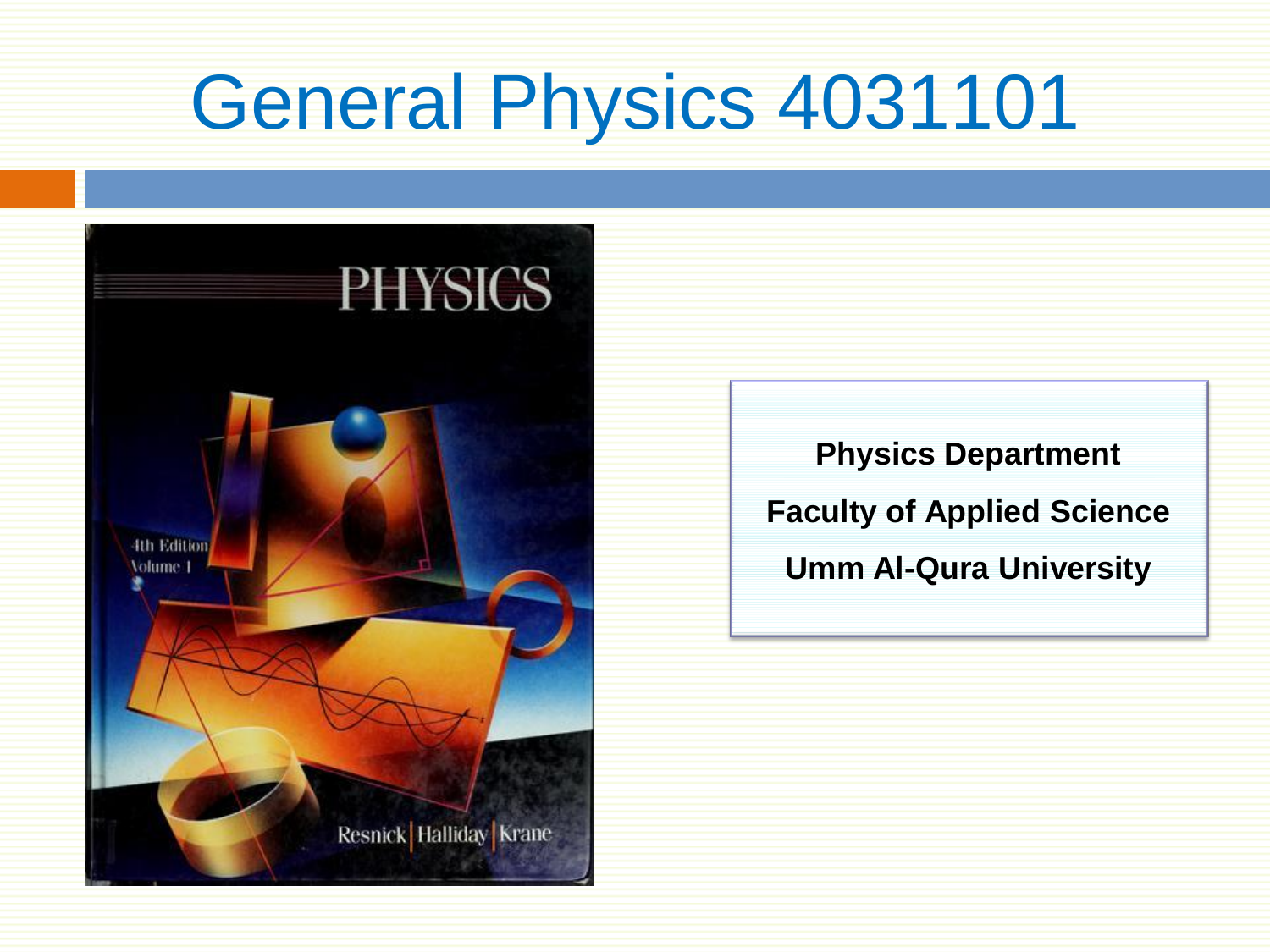# What is Physics?

- $\Box$  Physics is the study of the natural phenomena and expressed these phenomena as a mathematical equations which is called Laws of nature.
- □ The laws of physics can be used to predict the results of future experiments.
- **Physics is based on experimental** observations and quantitative measurements.
- $\Box$  Physicist is a scientist who studies physics, through observation of natural phenomena and try to find patterns and principles that relate these phenomena.



Physics is the science of measurements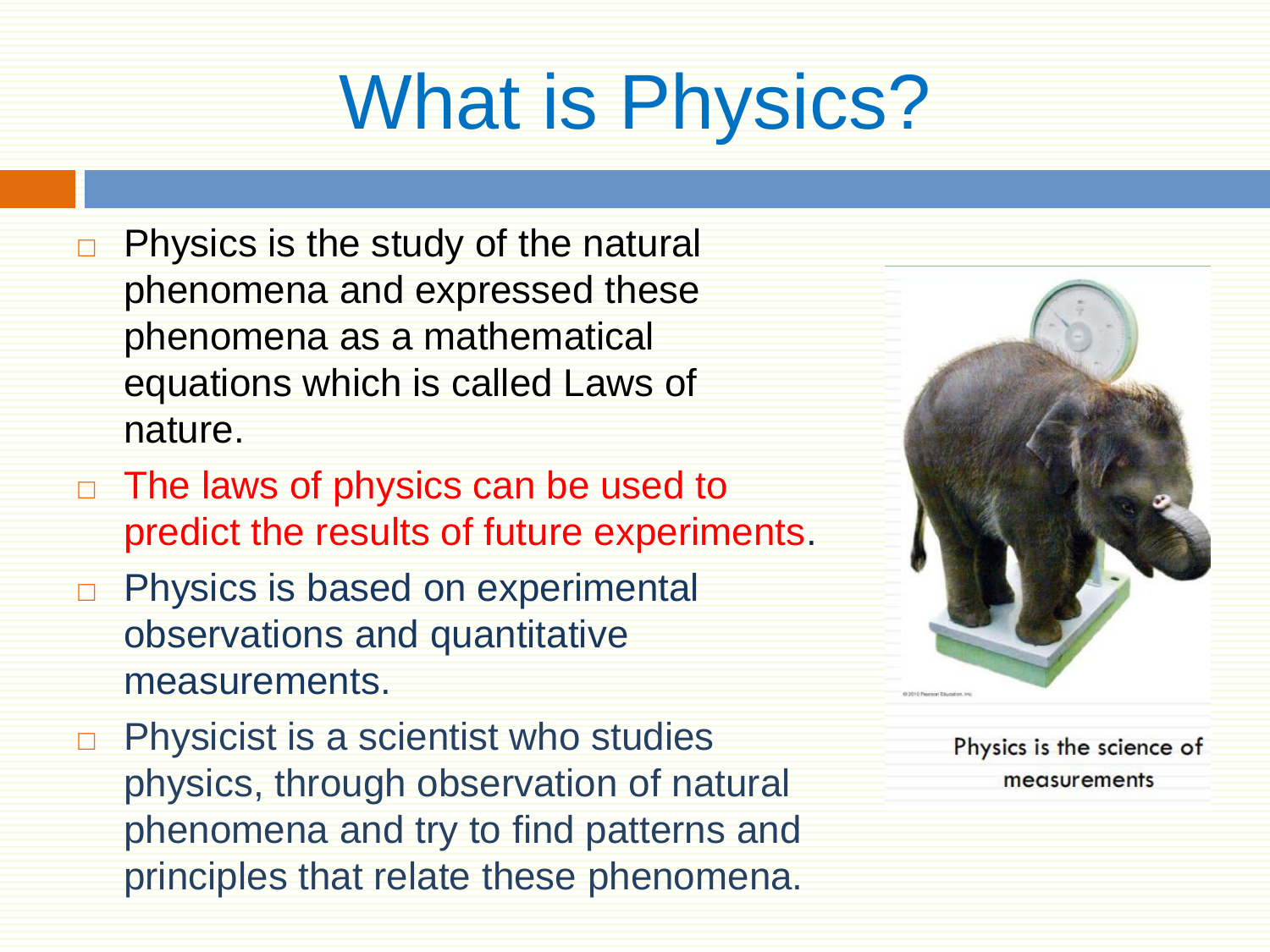### Objectives of the course

- $\Box$  This course is designed to demonstrate and consolidate the basic physics concepts in the branches of physics such as mechanics, properties of matter, heat and optics and also aims to link the mathematical equations to the applied physics.
- $\Box$  The course will cover the principle of physics, such as measurements, mechanics, fluid mechanics, heat, and light.
- □ This course will provide a conceptual and experimental background in physics sufficient to enable students to take courses that are more advanced in related fields.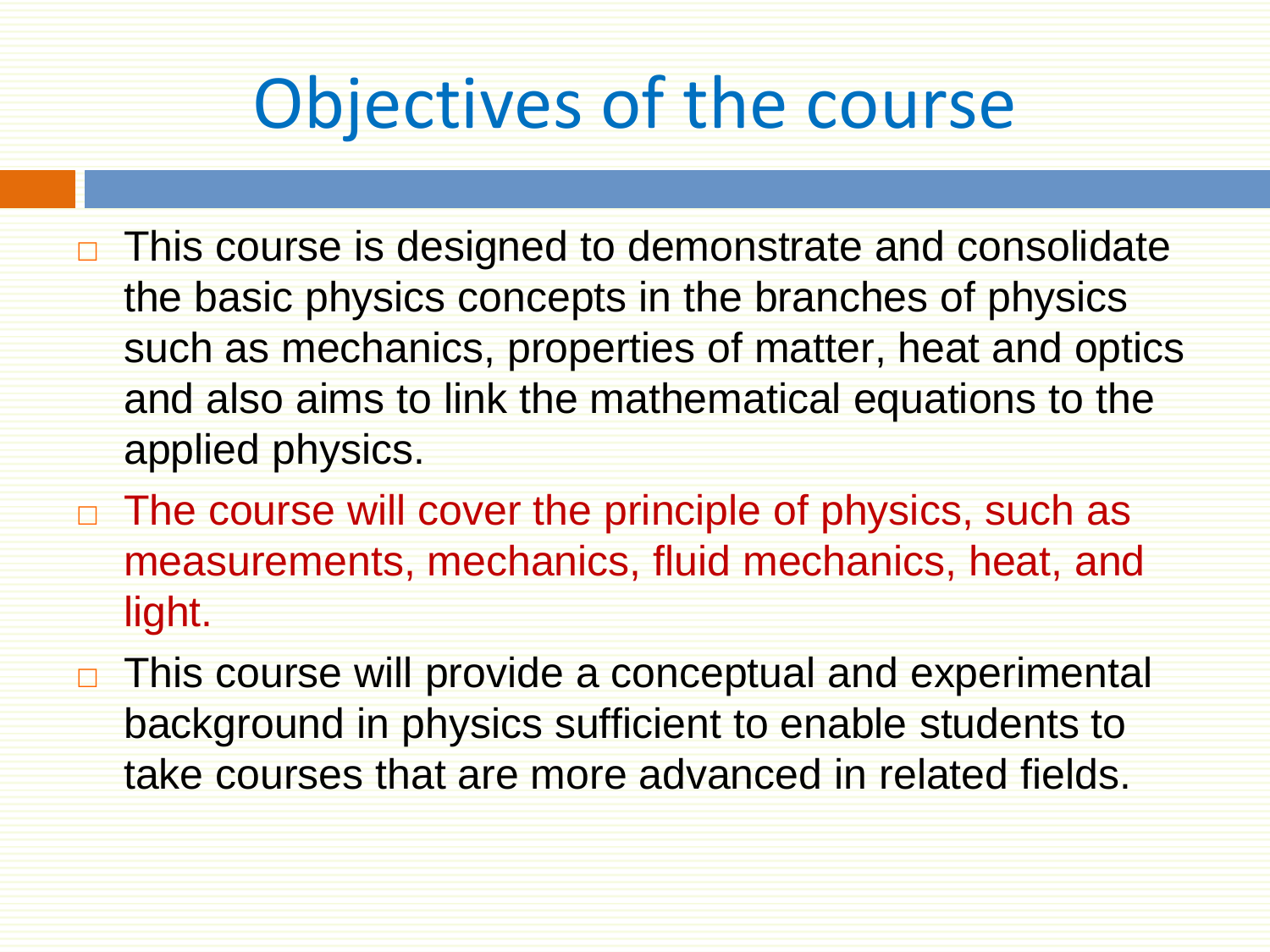### Learning outcomes

#### **At the end of this course, the student should acquire:**

- 1. The fundamental units in physics.
- 2. The dimensions of the physical quantity.
- 3. The vector and scalar.
- 4. How to add and subtract, and multiply the vectors.
- 5. The velocity , acceleration, and momentum, the force acting on a moving boy.
- 6. The first and second, and third Newton's laws and their applications.
- 7. The work and energy, and power.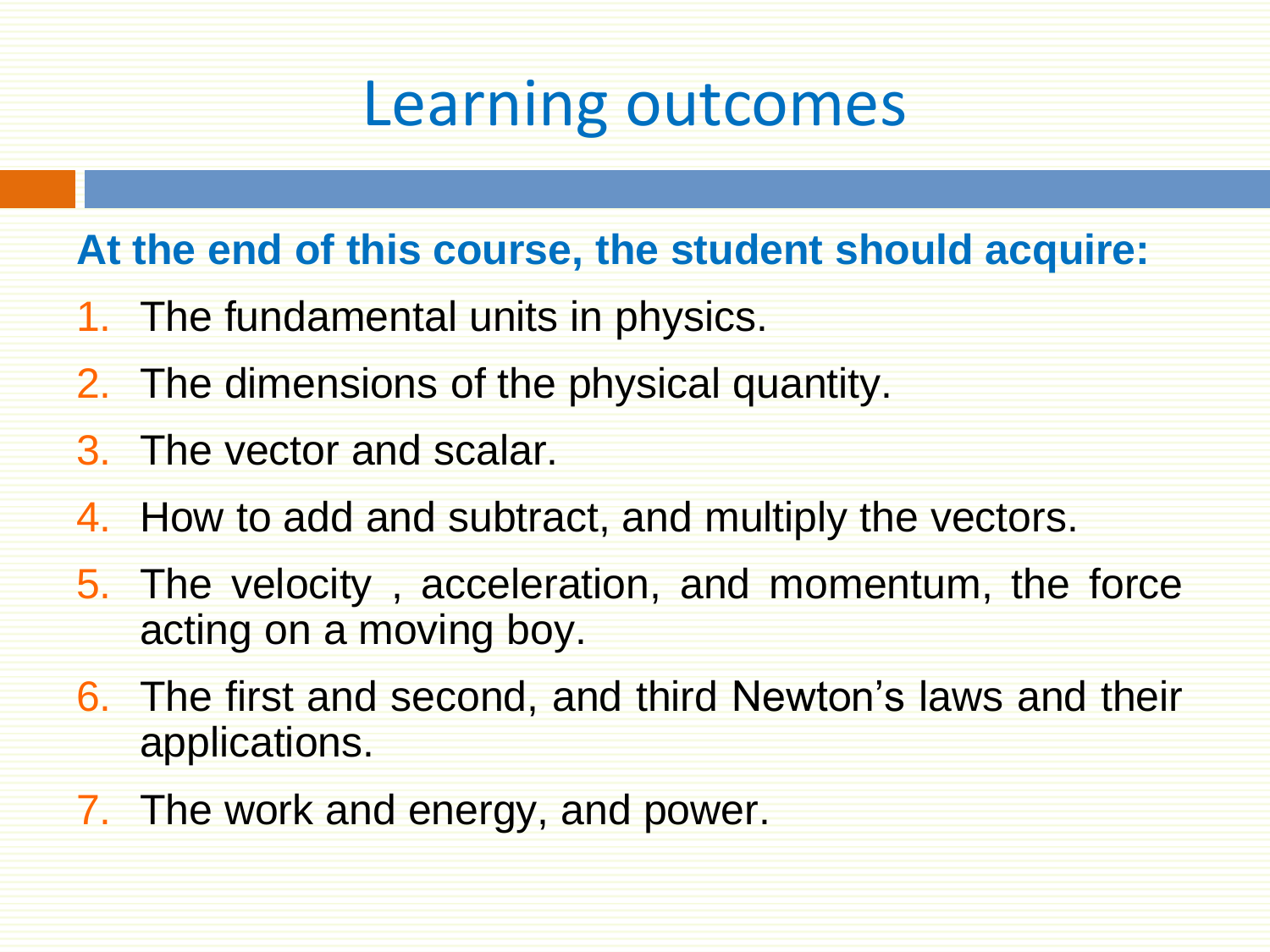#### Learning outcomes

- 8. The density, the pressure, within the fluid as well as the Pascal's principle and Archimedes' principle.
- 9. The concepts of fluid flow and equation of continuity.
- 10.Bernoulli's equation, viscosity.
- 11.Temperatures scales, Heat energy, specific heat, heat capacity, first low of thermodynamic.
- 12.The transferee of heat.
- 13.Reflection of light through plane and curved surface.
- 14.The law of reflection.
- 15.Rarefaction of light through plane and spherical medium.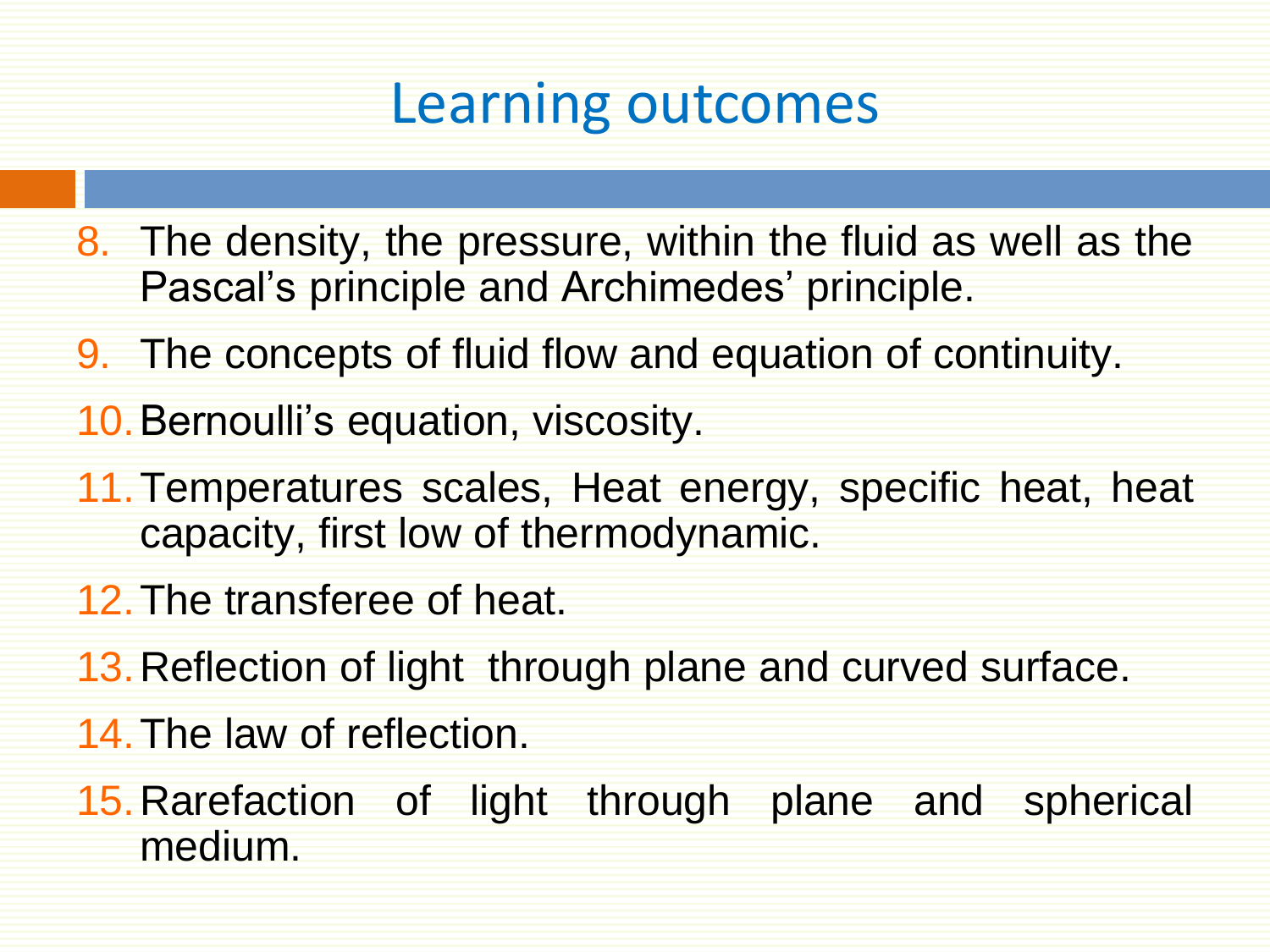### Distribution of Grades

|                            | <b>Test</b>                               | <b>Percentage</b> | <b>Date</b>                                               |
|----------------------------|-------------------------------------------|-------------------|-----------------------------------------------------------|
| $\mathbf{1}$               | Quiz's & Homework &<br>Scientific reports | 10%               | Continued all over the course                             |
| $\mathcal{P}$              | Mid term Exam.                            | 20%               | Saturday : at 9 <sup>th</sup> week (for male<br>students) |
| $\overline{3}$             | Laboratory                                | 20%               |                                                           |
| $\boldsymbol{\mathcal{L}}$ | Final exam.                               | 50%               | At the end of the term                                    |
| 5                          | <b>Total</b>                              | 100 %             |                                                           |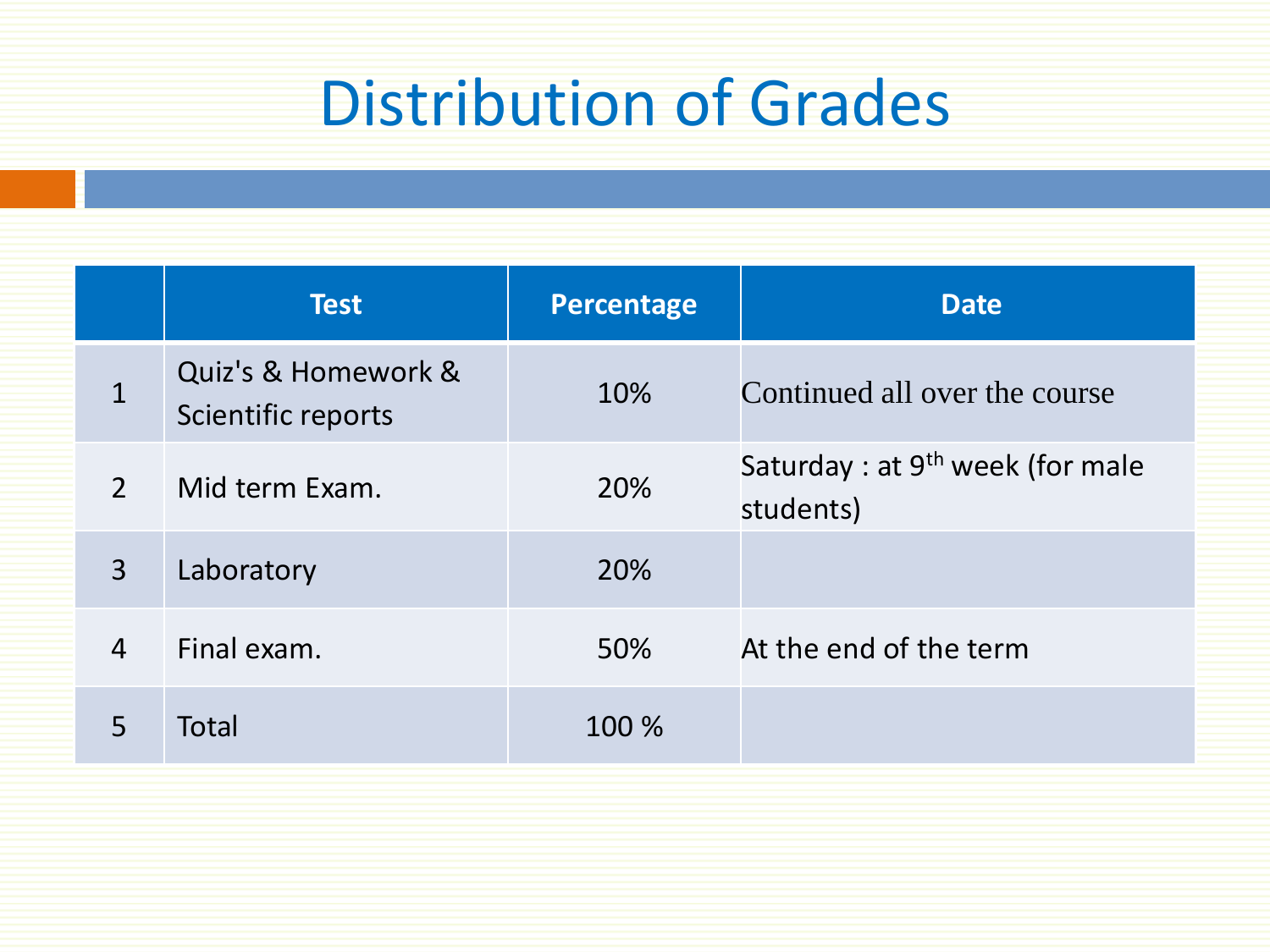### For Farther Reading

- 1. Halliday & Resnick & Krane, Physics, 4<sup>th</sup> edition.
- 2. Halliday & Resnick & Walker, Fundamental of Physics, 10<sup>th</sup> edition.
- 3. James Walker, Physics, 4<sup>th</sup> edition
- 4. HUGH D. YOUNG, ROGER A. FREEDMAN, A. LEWIS FORD, University Physics 13th edition.
- 5. Raymond A. Serway, John W. Jewett, Jr. , PHYSICS for Scientists and Engineers with Modern Physics, 7<sup>th</sup> edition.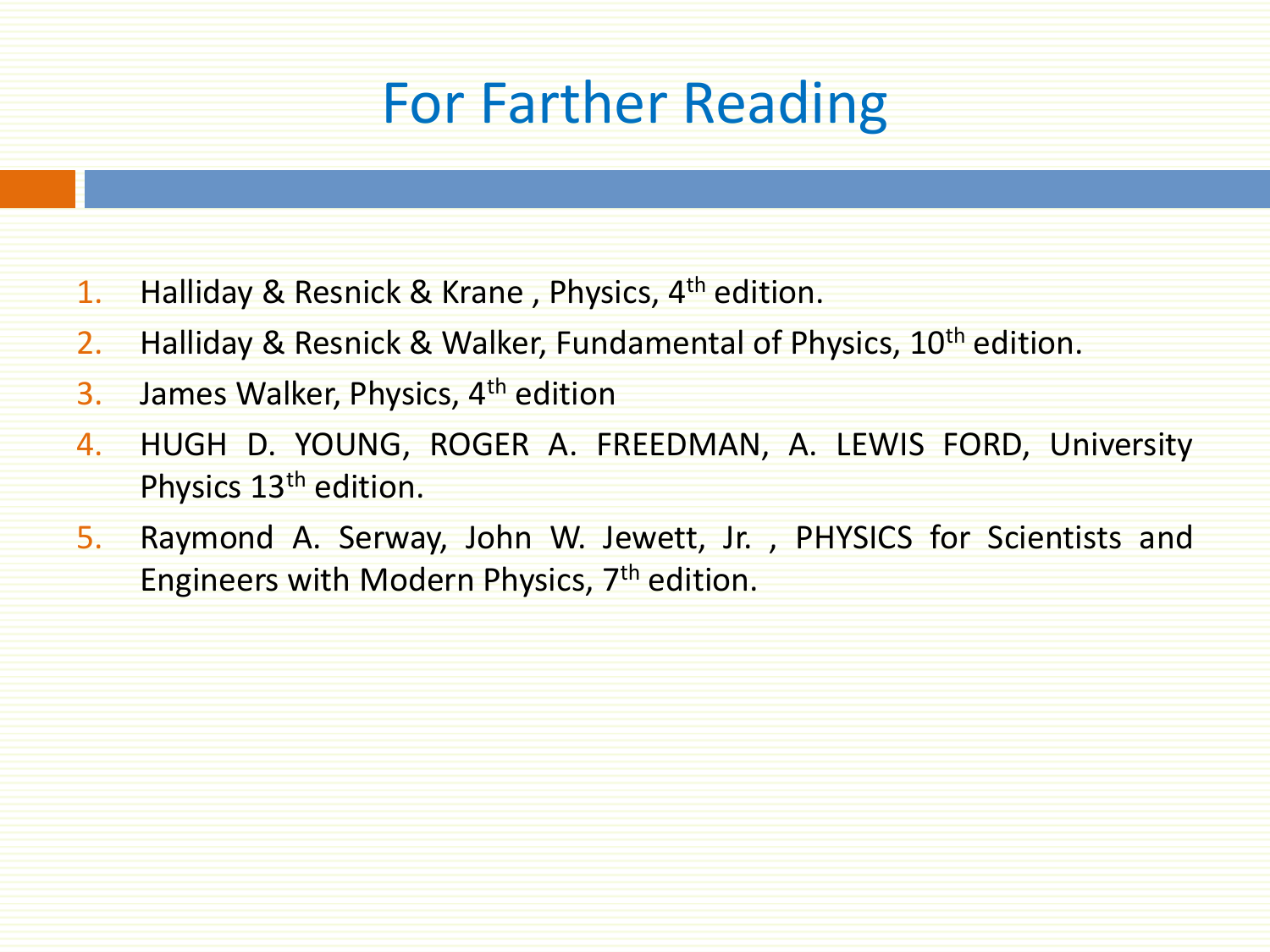| <b>Items</b>                                                                                                                                                                                                                                               | No. of<br>weeks |
|------------------------------------------------------------------------------------------------------------------------------------------------------------------------------------------------------------------------------------------------------------|-----------------|
| <b>1 Measurement (One Week)</b><br>1.1 The Physical Quantities, Standards, and Units<br>1.2 The International System of Units<br>1.3 The Standard of Time<br>1.4 The Standard of Length<br>1.5 The Standard of Mass<br>1.6 Dimensional Analysis            |                 |
| <b>2 Motion in One Dimension (One Week)</b><br>2.1 Particle Kinematics<br>2.2 Descriptions of Motion<br>2.3 Average Velocity<br>2.4 Instantaneous Velocity<br>2.5 Accelerated Motion<br>2.6 Motion With Constant Acceleration<br>2.7 Freely Falling Bodies |                 |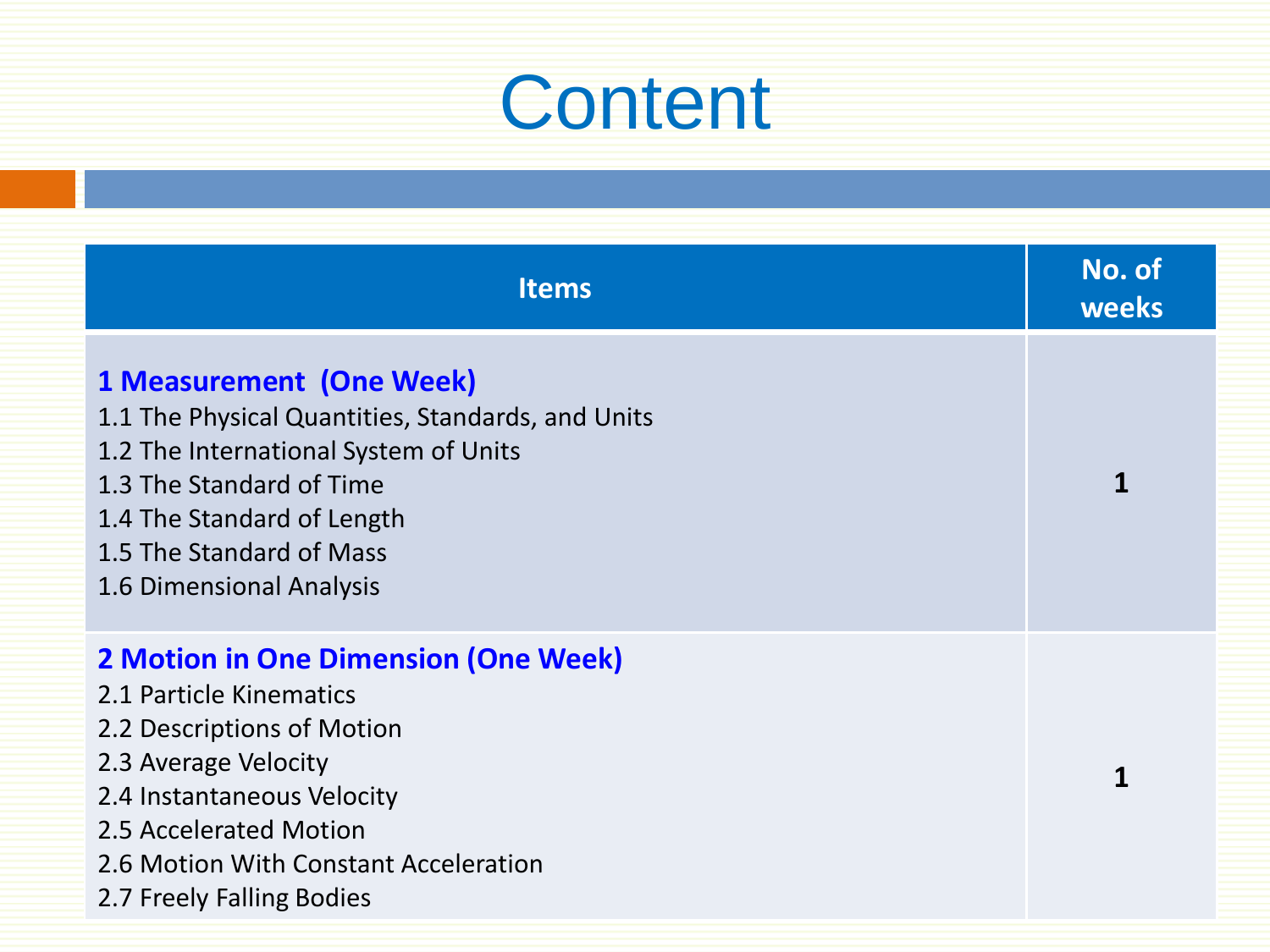| <b>Items</b>                                                                                                                                                                                                                                                                     | No. of<br><b>Weeks</b> |
|----------------------------------------------------------------------------------------------------------------------------------------------------------------------------------------------------------------------------------------------------------------------------------|------------------------|
| <b>3 Vectors (Two Weeks)</b><br>3.1 Vectors and Scalars<br>3.2 Adding Vectors: Graphical Method<br>3.3 Components of Vectors<br>3.4 Adding Vectors: Component Method<br>3.5 Multiplication of Vectors                                                                            | $\overline{2}$         |
| <b>4 Force and Newton's Laws (Two Weeks)</b><br>5.1 Newton's First Law<br>5.2 Force<br>5.3 Mass<br>5.4 Newton's Second Law<br>5.5 Newton's Third Law<br>5.6 Units of Force<br>5.7 Weight and Mass<br>5.8 Applications of Newton's Laws<br>5.9 More Applications of Newton's Laws | $\overline{2}$         |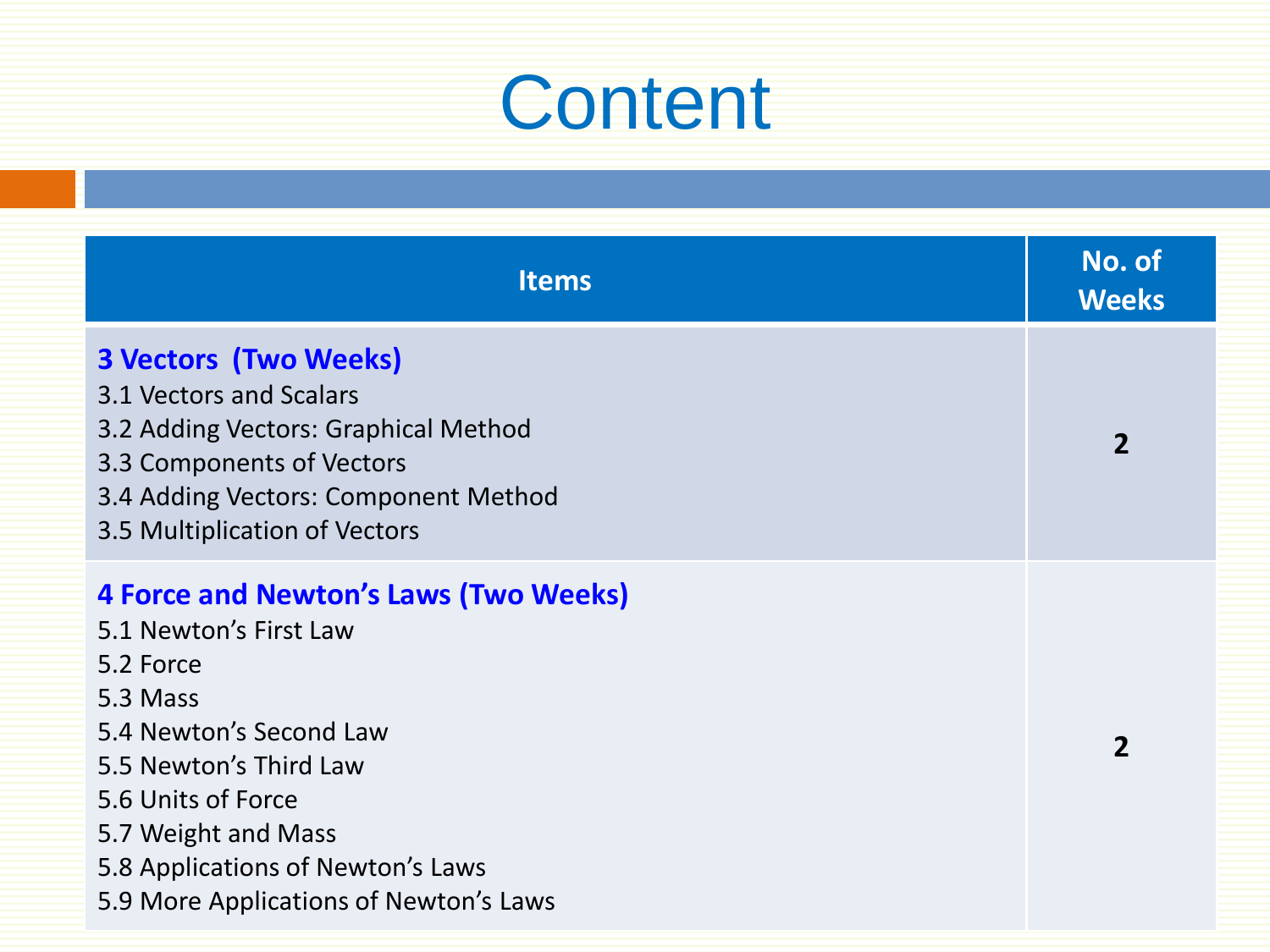| <b>Items</b>                                                                                                                                                                                                                                            | No. of<br><b>Weeks</b> |
|---------------------------------------------------------------------------------------------------------------------------------------------------------------------------------------------------------------------------------------------------------|------------------------|
| <b>5 Work and Energy (One Week)</b><br>7.1 Work Done By a Constant Force<br>7.2 Work Done By a Variable Force; One Dimensional Case<br>7.4 Kinetic Energy and Work-energy Theorem<br>7.5 Power                                                          |                        |
| <b>6 Fluids Statics (One Week)</b><br>17.1 Fluids and Solids<br>17.2 Pressure and Density<br>17.3 Variation of Pressure in a Fluid at Rest<br>17.4 Pascal's Principle and Archimedes' Principle<br>17.5 Measurement of Pressure<br>17.6 Surface Tension |                        |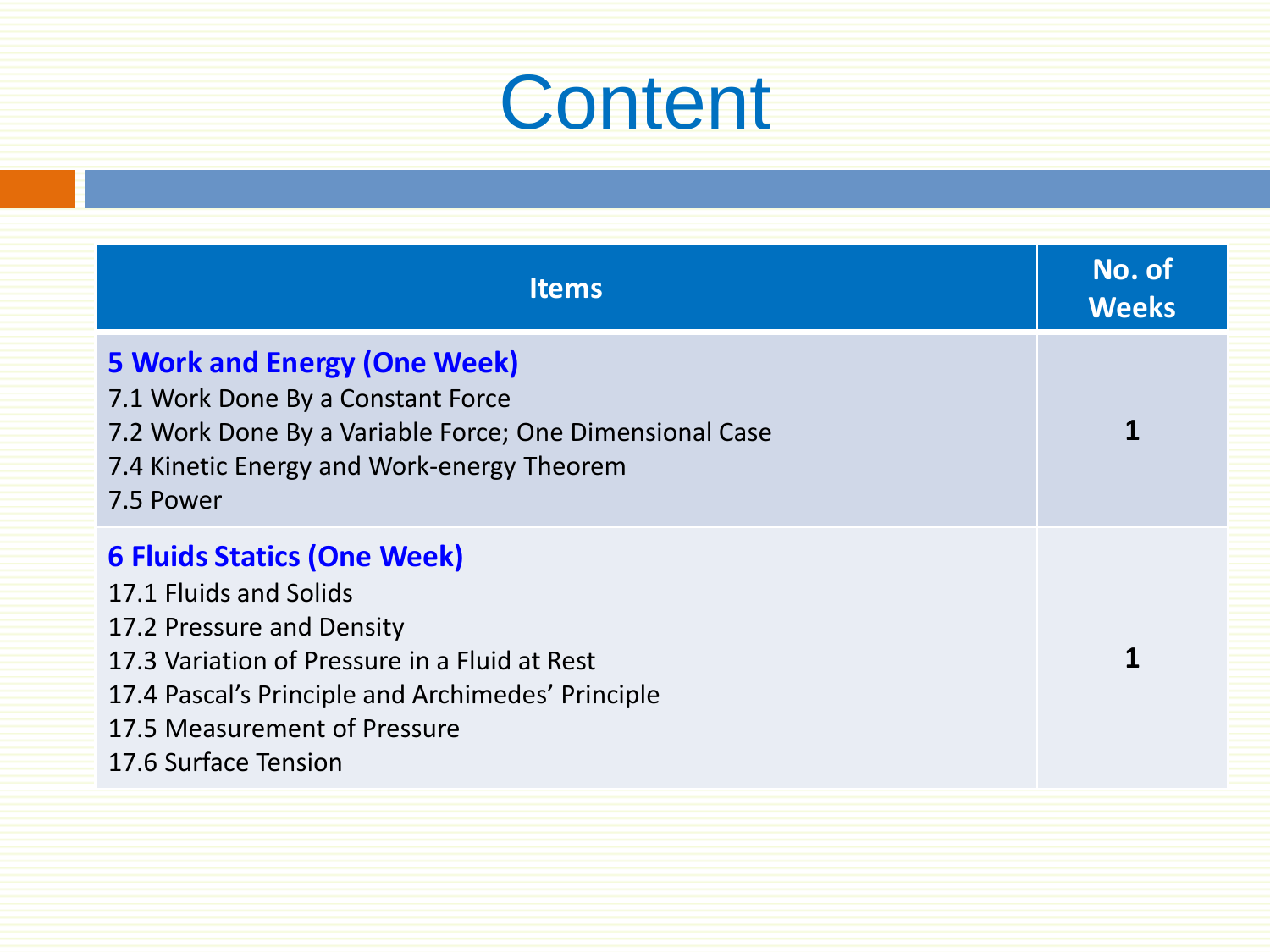| <b>Items</b>                                                                                                                                                                                                                                                                                                           | No. of<br><b>Weeks</b> |
|------------------------------------------------------------------------------------------------------------------------------------------------------------------------------------------------------------------------------------------------------------------------------------------------------------------------|------------------------|
| <b>7 Fluid Dynamics (One Week)</b><br>18.1 General Concepts of Fluid Flow<br>18.2 Streamlines and the Equation of Continuity<br>18.3 Bernoulli's Equation<br>18.4 Viscosity                                                                                                                                            |                        |
| 8 Heat and First Law of Thermodynamics (Two Weeks)<br>25.1 Heat: Energy in Transit<br>25.2 Heat Capacity and Specific Heat<br>25.3 Heat Capacities of Solids<br>25.4 Heat Capacities of Gases and Ideal Gas<br>25.5 The First Law of Thermodynamics<br>25.6 Applications of the First Law<br>25.7 The Transfer of Heat |                        |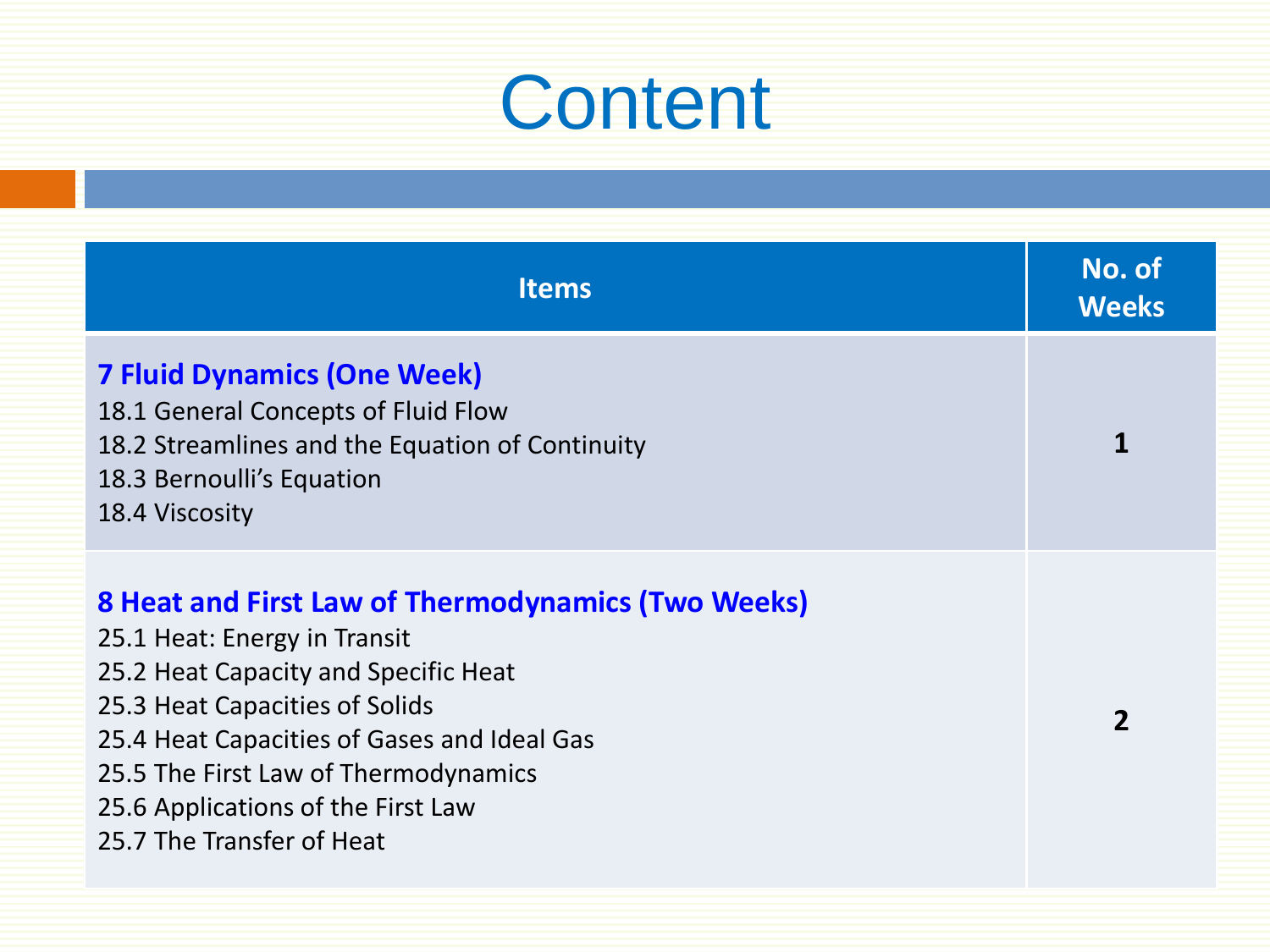| <b>Items</b>                                                                                                                                                                                                                                                                                           | No. of<br><b>Weeks</b> |
|--------------------------------------------------------------------------------------------------------------------------------------------------------------------------------------------------------------------------------------------------------------------------------------------------------|------------------------|
| <b>9 Reflection and Refraction at Plane Surfaces (Two Weeks)</b><br>43.1 Geometrical Optics and Wave Optics<br>43.2 Reflection and Refraction<br>43.3 Deriving the Law of Reflection<br>43.4 Image Formation by Plane Mirrors<br>43.5 Deriving the Law of Refraction<br>43.6 Total Internal Reflection | $\overline{2}$         |
| <b>10 Spherical Mirrors and Lenses (One Week)</b><br>44.1 Spherical Mirrors<br>44.2 Spherical Refracting Surfaces<br>44.3 Thin Lenses<br>44.4 Compound Optical Systems<br>44.5 Optical Instruments                                                                                                     | 1                      |
| <b>Total No. of Weeks</b>                                                                                                                                                                                                                                                                              | 14                     |